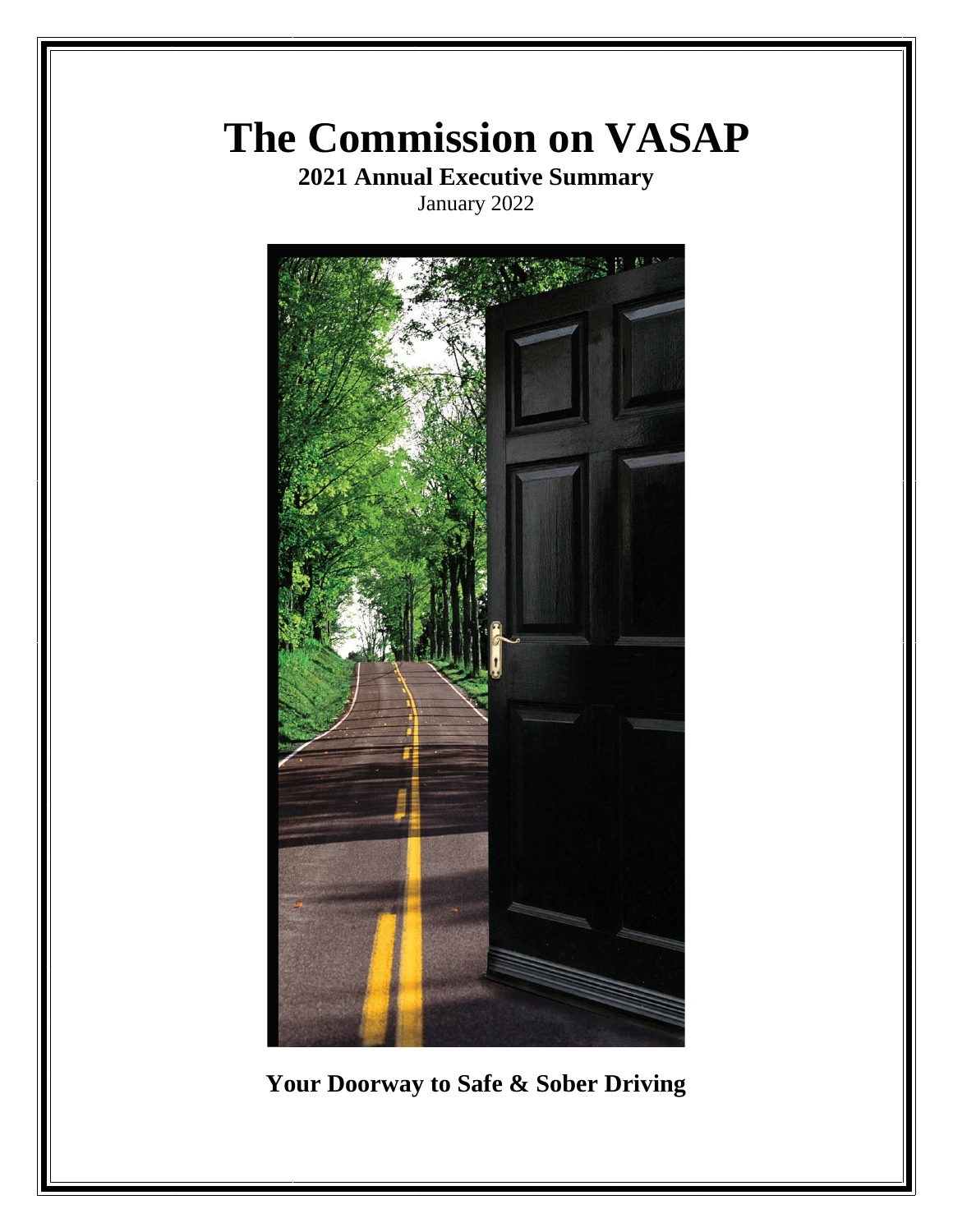# **Introduction**

The Virginia Alcohol Safety Action Program traces its roots to Fairfax County. In 1972, it became the site of one of 35 national "Alcohol Safety Action Projects" funded by the National Highway Traffic Safety Administration (NHTSA). On March 24, 1975, legislation passed by the General Assembly expanded this program statewide establishing driver education and rehabilitation programs in an effort to reduce the number of highway tragedies. In 1986, the General Assembly formed the Commission on Virginia Alcohol Safety Action Program (Commission on VASAP). This provided for the standardization of ASAP operations, thereby increasing the quality and equity of services to offenders statewide.

There are currently 24 Alcohol Safety Action Programs (ASAPs) throughout Virginia. Every jurisdiction in the Commonwealth is covered by one of the local programs. The ASAP programs share in the responsibility with other highway safety partners to help lower the number of impaired drivers on our roadways.

Section 18.2-271.2 of the *Code of Virginia* requires the Commission on VASAP to submit to the Governor and the General Assembly an annual executive summary of the interim activity and work of the Commission. This report provides an overview of Commission on VASAP activities during 2021

The Commission on VASAP continues to provide quality services to the citizens of the Commonwealth of Virginia *without using any general state revenues*. The Commission looks forward to ongoing success in 2022 as it works cooperatively with the General Assembly and other highway safety stakeholders to reduce traffic-related injuries and fatalities.

# **Mission**

To improve highway safety by decreasing the incidence of driving under the influence of alcohol and other drugs, leading to the reduction of alcohol and drug-related fatalities and crashes.

# **Programs**

VASAP has developed many educational programs designed to improve highway safety, providing a credible Alcohol Safety Action Program that responds to the needs of each locality in Virginia. Included among these are:

- ASAP Education Groups Intervention Interviews
- 
- Driver Improvement Programs Ignition Interlock
- 
- Multiple Offender Restoration Reviews
- 
- Community Service Programs Reckless/Aggressive Driver Programs
	-
- DUI Court Young Offender Programs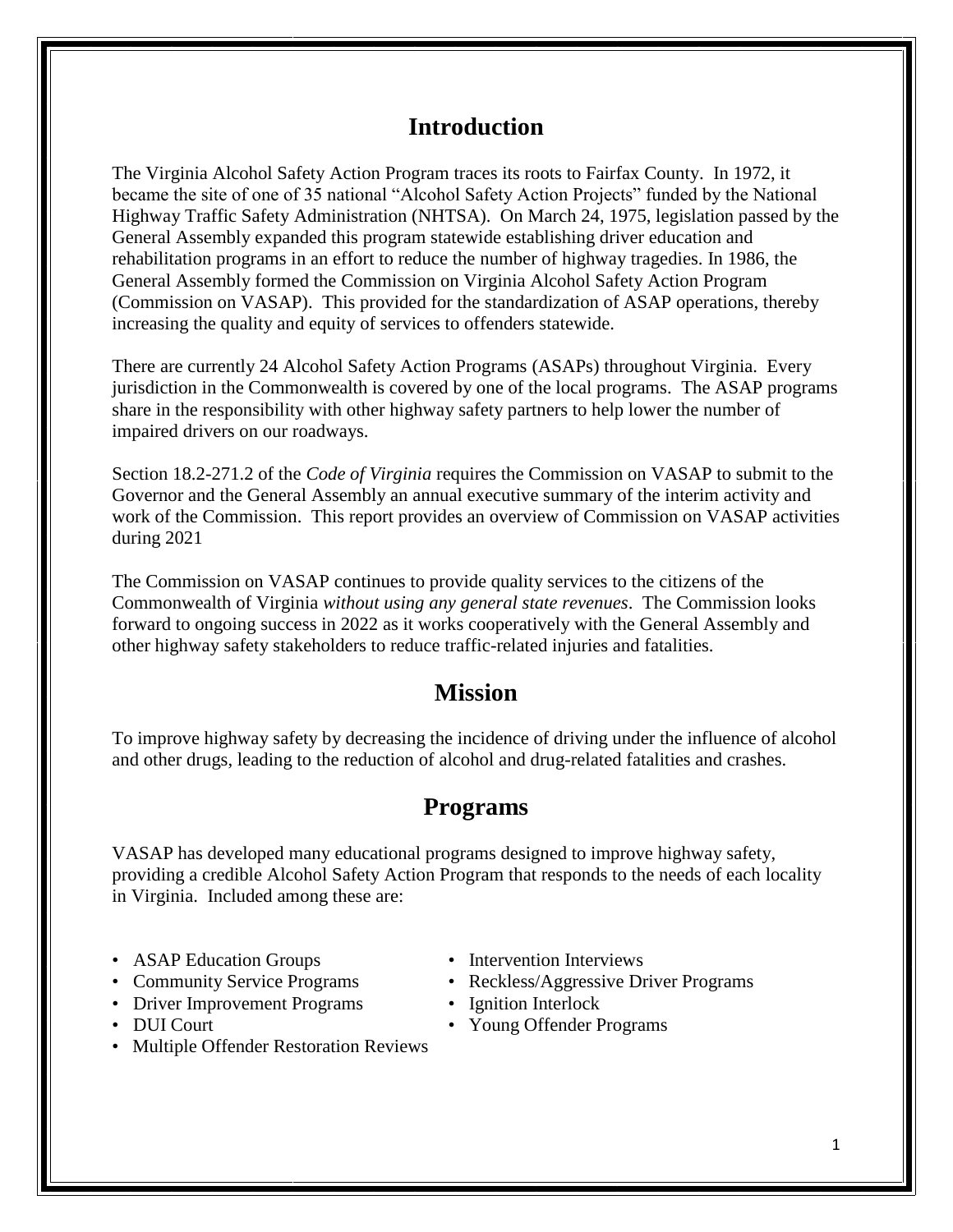# **Overview of the Commission**

§18.2-271.2. Commission on VASAP; purpose; membership; terms; meetings; staffing; compensation and expenses; chairman's executive summary.

A. There is hereby established in the legislative branch of state government the Commission on the Virginia Alcohol Safety Action Program (VASAP). The Commission shall administer and supervise the state system of local alcohol and safety action programs, develop and maintain operation and performance standards for local alcohol and safety action programs, and allocate funding to such programs. The Commission shall have a total membership of 15 members that shall consist of six legislative members and nine nonlegislative citizen members. Members shall be appointed as follows: four current or former members of the House Committee for Courts of Justice, to be appointed by the Speaker of the House of Delegates; two members of the Senate Committee for Courts of Justice, to be appointed by the Senate Committee on Rules; three sitting or retired judges, one each from the circuit, general district and juvenile and domestic relations district courts, who regularly hear or heard cases involving driving under the influence and are familiar with their local alcohol safety action programs, to be appointed by the Chairman of the Committee on District Courts; one director of a local alcohol safety action program to be appointed by the Speaker of the House of Delegates upon consideration of the recommendations of the legislative members of the Commission; one director of a local alcohol safety action program to be appointed by the Senate Committee on Rules upon consideration of the recommendations of the legislative members of the Commission; one representative from the law-enforcement profession, to be appointed by the Speaker of the House and one nonlegislative citizen at large, to be appointed by the Senate Committee on Rules; one representative from the Virginia Department of Motor Vehicles whose duties are substantially related to matters to be addressed by the Commission to be appointed by the Commissioner of the Department of Motor Vehicles, and one representative from the Department of Behavioral Health and Developmental Services whose duties also substantially involve such matters, to be appointed by the Commissioner of Behavioral Health and Developmental Services. Legislative members shall serve terms coincident with their terms of office. In accordance with the staggered terms previously established, nonlegislative citizen members shall serve two-year terms. All members may be reappointed. Appointments to fill vacancies, other than by expiration of a term, shall be made for the unexpired terms. Any appointment to fill a vacancy shall be made in the same manner as the original appointment.

B. The Commission shall meet at least four times each year at such places as it may from time to time designate. A majority of the members shall constitute a quorum. The Commission shall elect a chairman and vice-chairman from among its membership. The Commission shall be empowered to establish and ensure the maintenance of minimum standards and criteria for program operations and performance, accounting, auditing, public information and administrative procedures for the various local alcohol safety action programs and shall be responsible for overseeing the administration of the statewide VASAP system. Such programs shall be certified by the Commission in accordance with procedures set forth in the Commission on VASAP Certification Manual. The Commission shall also oversee program plans, operations and performance and a system for allocating funds to cover deficits that may occur in the budgets of local programs.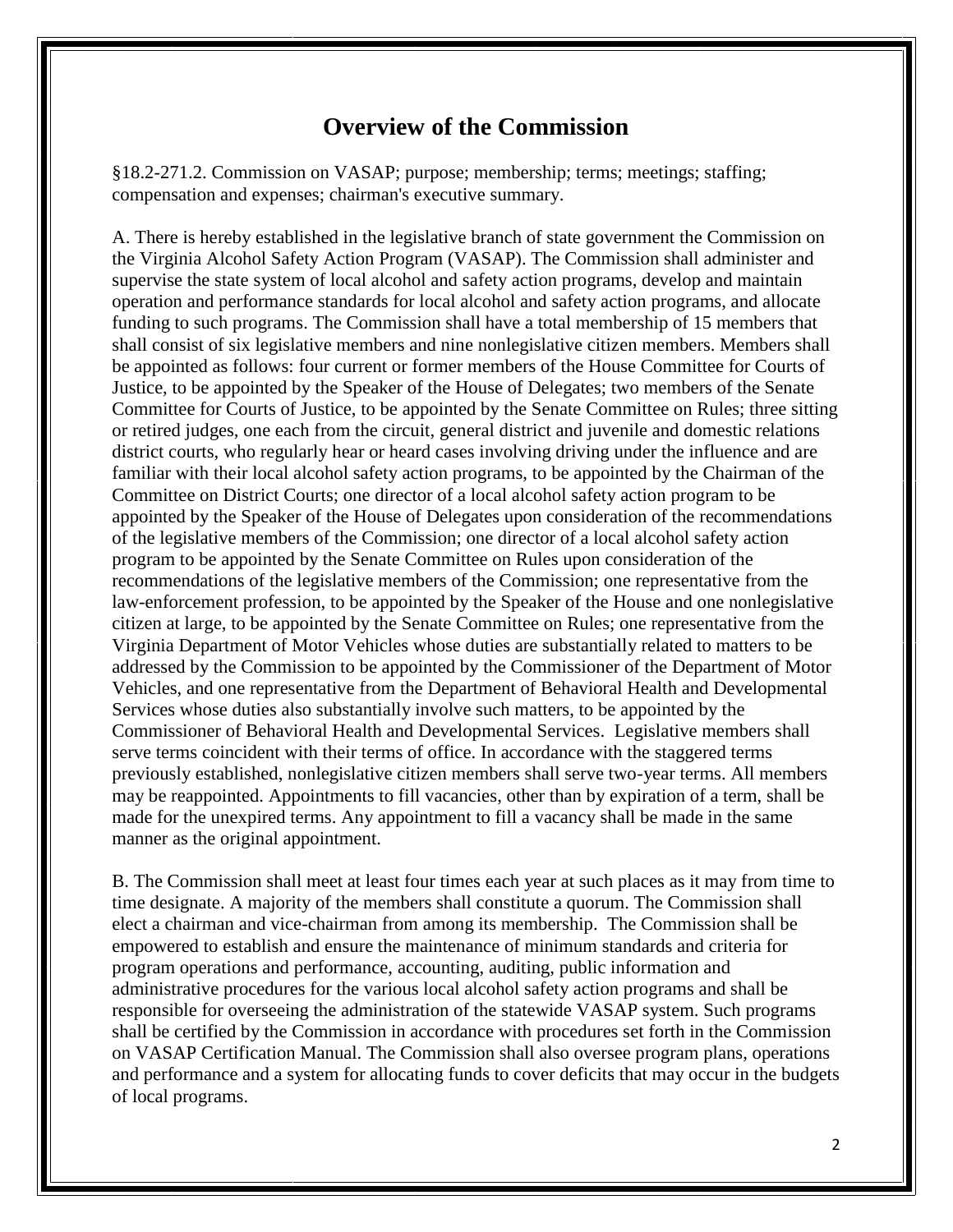C. The Commission shall appoint and employ and, at its pleasure, remove an executive director and such other persons as it may deem necessary, and determine their duties and fix their salaries or compensation.

D. The Commission shall appoint a Virginia Alcohol Safety Action Program Advisory Board to make recommendations to the Commission regarding its duties and administrative functions. The membership of such Board shall be appointed in the discretion of the Commission and include personnel from (i) local safety action programs, (ii) the State Board of Behavioral Health and Developmental Services, community service boards or behavioral health authorities and (iii) other community mental health services organizations. An assistant attorney general who provides counsel in matters relating to driving under the influence shall also be appointed to the Board.

E. Legislative members of the Commission shall receive compensation as provided in § 30- 19.12. Funding for the costs of compensation of legislative members shall be provided by the Commission. All members shall be reimbursed for all reasonable and necessary expenses as provided in §§ 2.2-2813 and 2.2-2825 to be paid out of that portion of moneys paid in VASAP defendant entry fees which is forwarded to the Virginia Alcohol Safety Action Program.

F. The Chairman of the Commission on VASAP shall submit to the Governor and the General Assembly an annual executive summary of the interim activity and work of the Commission no later than the first day of each regular session of the General Assembly. The executive summary shall be submitted as provided in the procedures of the Division of Legislative Automated Systems for the processing of legislative documents and reports and shall be posted on the General Assembly's website.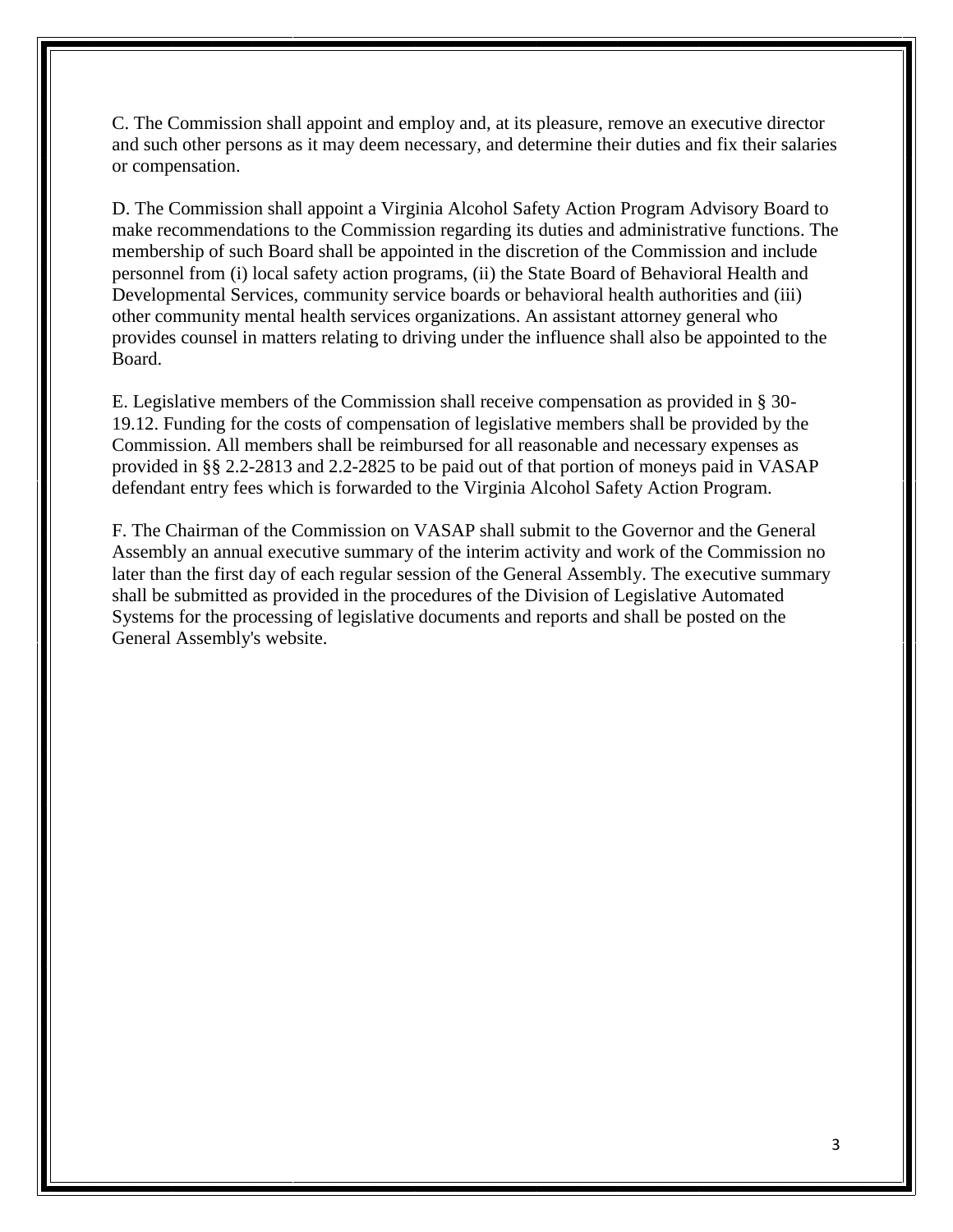# **Commission Members**

#### **Legislative**

Senator Richard H. Stuart, Chairman Senator Scott A. Surovell Delegate James A. (Jay) Leftwich Delegate Don L. Scott, Jr. Delegate Mark H. Levine Delegate Nancy D. Guy

#### **Judicial**

Honorable Mary Jane Hall Honorable Gino W. Williams Honorable George D. Varoutsos

#### **Law Enforcement**

Sheriff Stacey Kincaid

#### **Department of Motor Vehicles**

Mr. John L. Saunders, Vice Chairman

#### **Non-Legislative Citizen at Large**

Ms. Pat Eggleston

#### **Behavioral Health and Developmental Services**

Ms. Margaret Steele

#### **Local Program Directors**

Ms. Krystal Hullette Ms. Tara Smith

## **Commission Staff**

Angela D. Coleman – Executive Director

EdQuina Bradley – Administrative Procedures Technician Rosario Carrasquillo – Special Programs Design Technician Shelia Crump – Payroll Manager Shelby Edwards - Office Services Assistant Richard Foy – Field Services Specialist Glen D. Miller - IT Project Specialist Christopher Morris – Special Programs Coordinator Charlene Motley – Field Services Supervisor Richard Phillips - Ignition Interlock Technical Support Specialist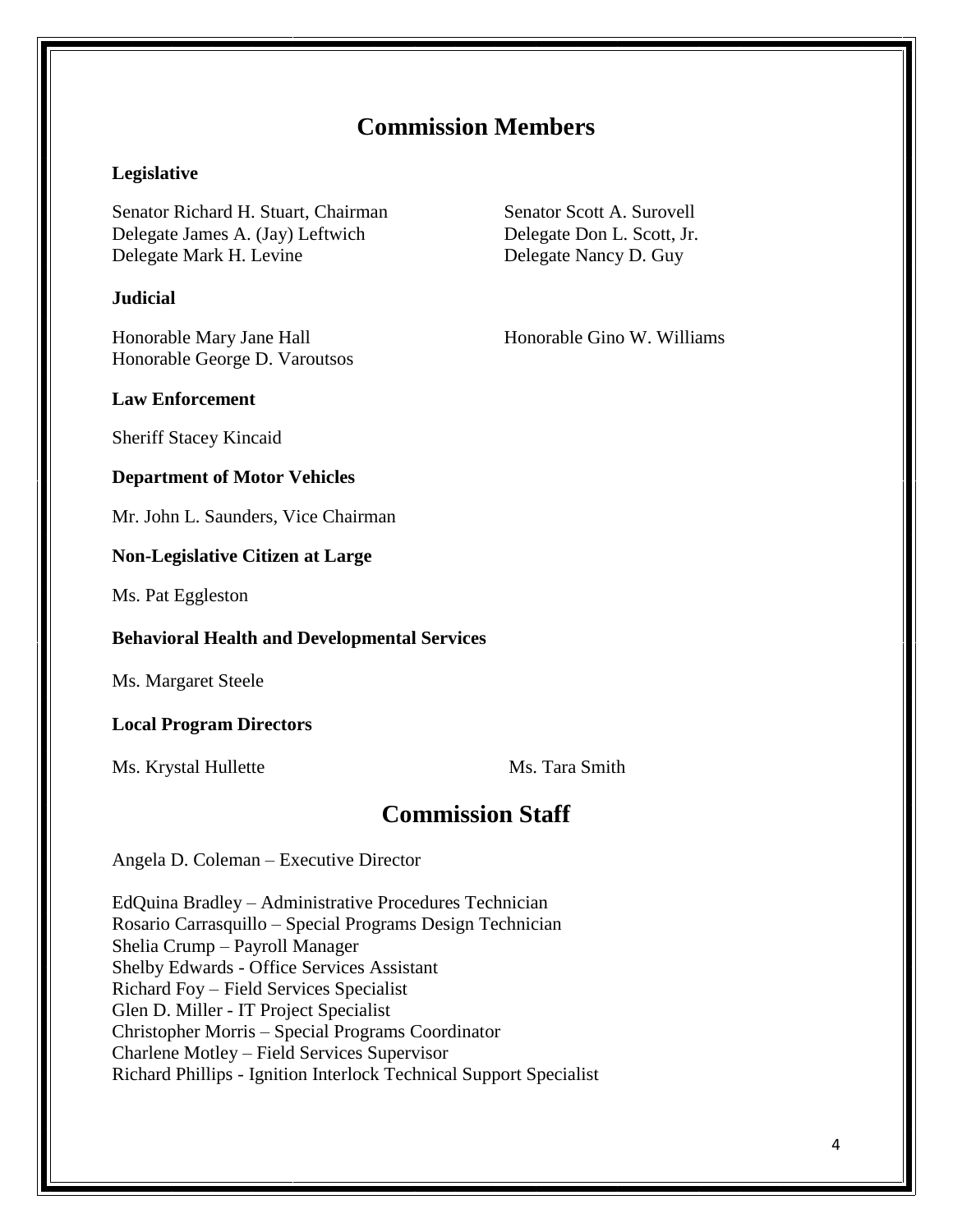# **Commission Meeting Dates**

March 26, 2021 June 4, 2021 September 17, 2021 December 10, 2021

# **Highlights of the Commission for 2021**

## **Local ASAP Support**

- assisted the local programs in a continuing difficult economic climate by assuming payment for education workbooks and receipt books for all ASAPs
- provided on-going technical support to the ASAPs regarding case management and ignition interlock procedures
- continued to work with the Department of Motor Vehicles on matters related to restricted license orders, ignition interlock, ASAP compliance and policy updates
- worked cooperatively with the VASAP Directors' Association
- maintained the VASAP–DMV interface for electronic submission of ASAP data
- completed the implementation of the new Intensive Education Program curriculum which was approved for use by the local ASAPs beginning March 1<sup>st</sup>
- completed a budgetary review of all ASAP expenditures
- worked with independent auditor, Brown & Edwards, to conduct financial audits for all 24 ASAPs
- explored ways in which to implement long-term recommendations made in the VCU Performance Management Group VASAP Strategic Business Analysis
- provided case management training to the Rappahannock Area ASAP on October 19<sup>th</sup> in an effort to correct certification deficiencies

## **John Tyler ASAP**

- provided direct oversight to the John Tyler ASAP to correct deficiencies cited during the triennial certification process
- reorganized the staffing structure for John Tyler ASAP to meet the needs of the clients and the courts
- changed the office hours to improve customer service
- hired nine new case managers and four new administrative staff
- provided staff training for new employees
- served as the point of contact for all office operations
- upgraded staff salaries to better match the duties and responsibilities of the positions
- initiated staff payroll deductions for participation in the social security system
- purchased computer hardware, software and infrastructure to enable staff to operate more efficiently
- developed a system in place to ensure timely intake and intervention of offenders
- provided court coverage for non-compliance hearings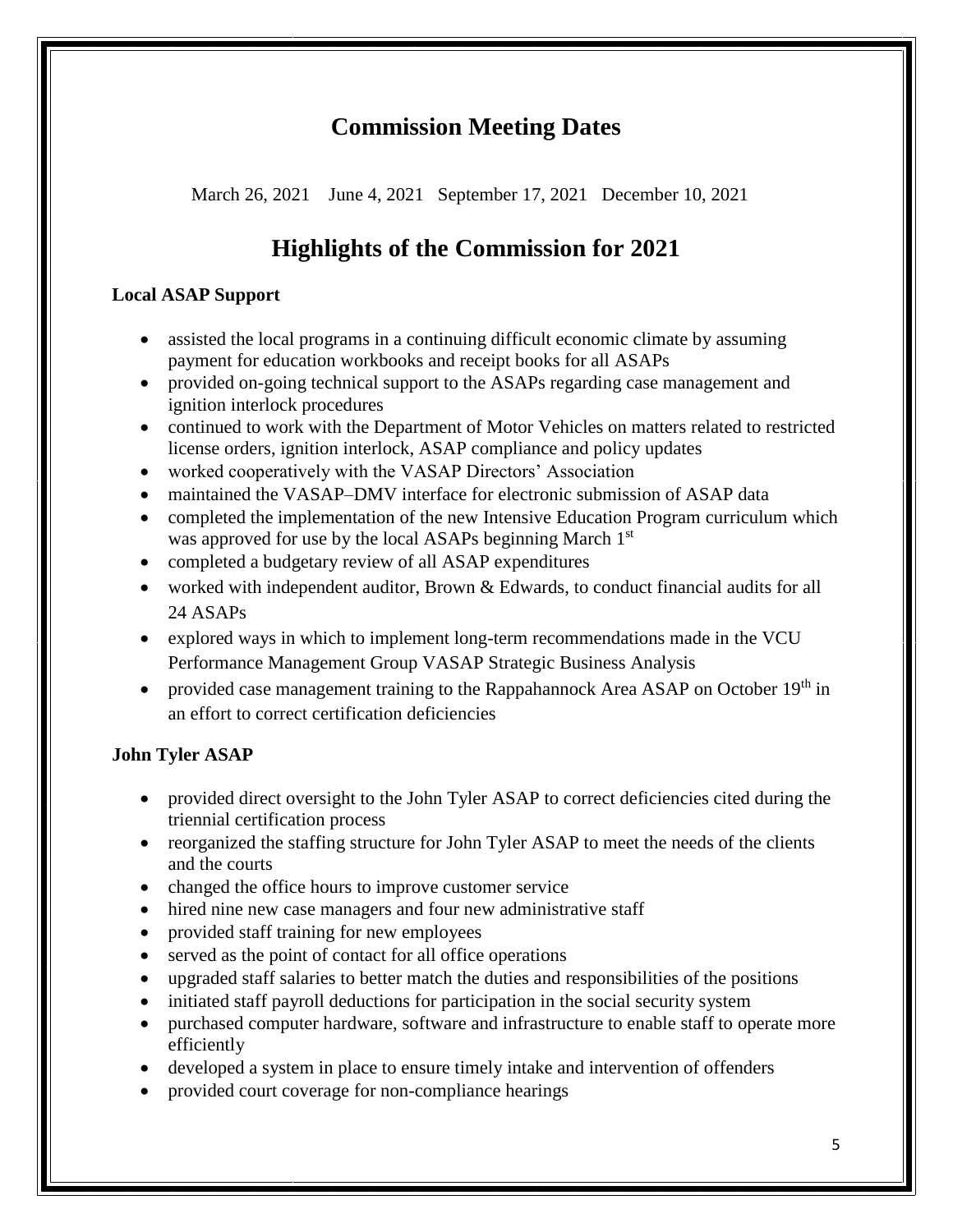- contracted for mold remediation and building repairs
- contracted for office cleaning
- reorganized the physical structure of the interior office space to enhance staff safety
- conducted John Tyler ASAP Policy Board meetings on June  $17<sup>th</sup>$ , September  $16<sup>th</sup>$  and December 8<sup>th</sup>

## **Ignition Interlock and Remote Alcohol Monitoring**

- provided administrative oversight of the five statewide approved ignition interlock vendors
- monitored and conducted inspections of 100 ignition interlock service centers
- responded to 6,843 requests for secondary ignition interlock reviews from the local ASAPs
- inspected and approved new remote alcohol monitoring device facilities in Rocky Mount, Manassas, Virginia Beach, Chesterfield, Winchester, South Boston, Charlottesville, Newport News, Farmville, Christiansburg, Harrisonburg and Marion
- investigated potential ignition interlock circumvention cases, obtained warrants and testified in 47 court hearings
- administered certification testing and monitored newly hired ignition interlock technicians
- revised and implemented Virginia's ignition interlock regulations
- drafted and promulgated remote alcohol monitoring device regulations as required by new legislation that became effective on July 1, 2021

## **Meetings, Trainings and Workgroups**

- attended the virtual meeting of the Traffic Injury Research Foundation DWI Workgroup, November  $8<sup>th</sup> - 10<sup>th</sup>$
- attended scheduled meetings of the Drug Court Treatment Advisory Committee
- served as a member on the Drug Court Operations Committee
- participated in the pre-bench orientation for new general district court judges on June  $10<sup>th</sup>$
- attended scheduled meetings of the Substance Abuse Services Council
- attended the DMV Highway Safety Stakeholders Meeting
- attended the DMV Highway Safety Impaired Committee Meetings

## **Technology**

- developed the visual layout of the INSPIRE application
- enhanced the INSPIRE application to streamline the inspection of ignition interlock facilities and to improve access to information for offenders selecting interlock service providers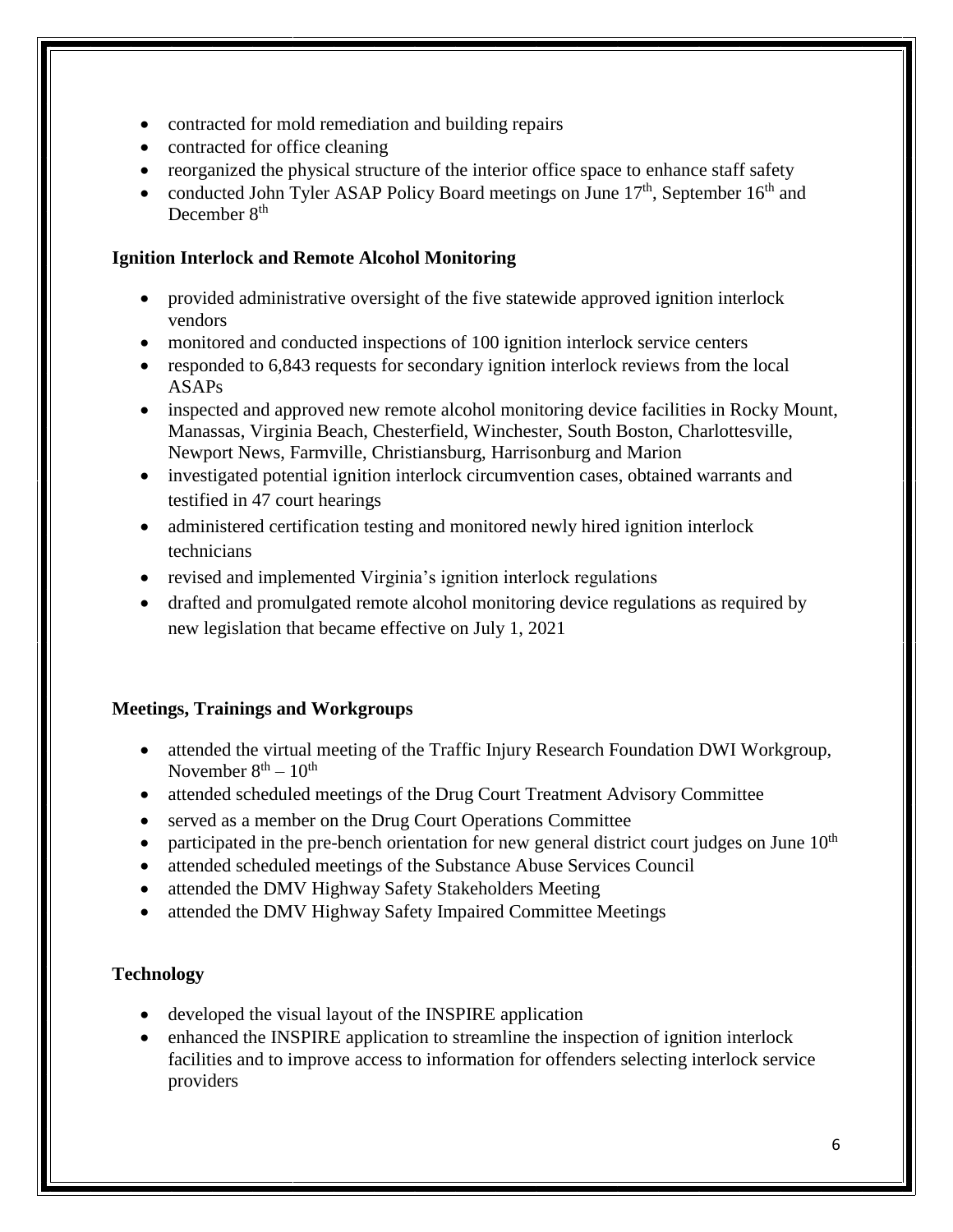- migrated the agency website to a new service provider, creating easier and faster public access to information
- provided IT point of contact support for 24 ASAP offices and the Commission office
- managed VITA support requests including computer hardware and office phones
- continued the modernization of network, printer, and computer hardware for local ASAP offices and the commission office
- served as agency account administrator for 75+ DMV users authorized to enter VASAP information
- continued management of the 24-hour online payment processing system for offenders
- continued to develop and improve the new VASAP Case Management Information System (Enginuity)

#### **Public Information**

- released a written Commission on VASAP Holiday Statement on the dangers of drinking and driving during the month of December
- responded to, and resolved, inquiries and concerns of legislators, citizens, courts, local attorneys, neighboring states, and other state agencies
- provided weekly legislative updates to ASAPs and other stakeholders
- participated in the 2021 Commonwealth of Virginia Campaign
- provided brochures on teenage drinking and driving, and liter bags, wristbands, key chains and ink pens with customized safe driving messages to Virginia juvenile and domestic relations courts for use in driver licensing ceremonies
- provided educational brochures on impaired drinking and driving to the ASAPs

### **Certification/Audits**

- successfully passed the financial audit of the Commission office without any findings of deficiency
- concluded the triennial certification review for the local ASAPs